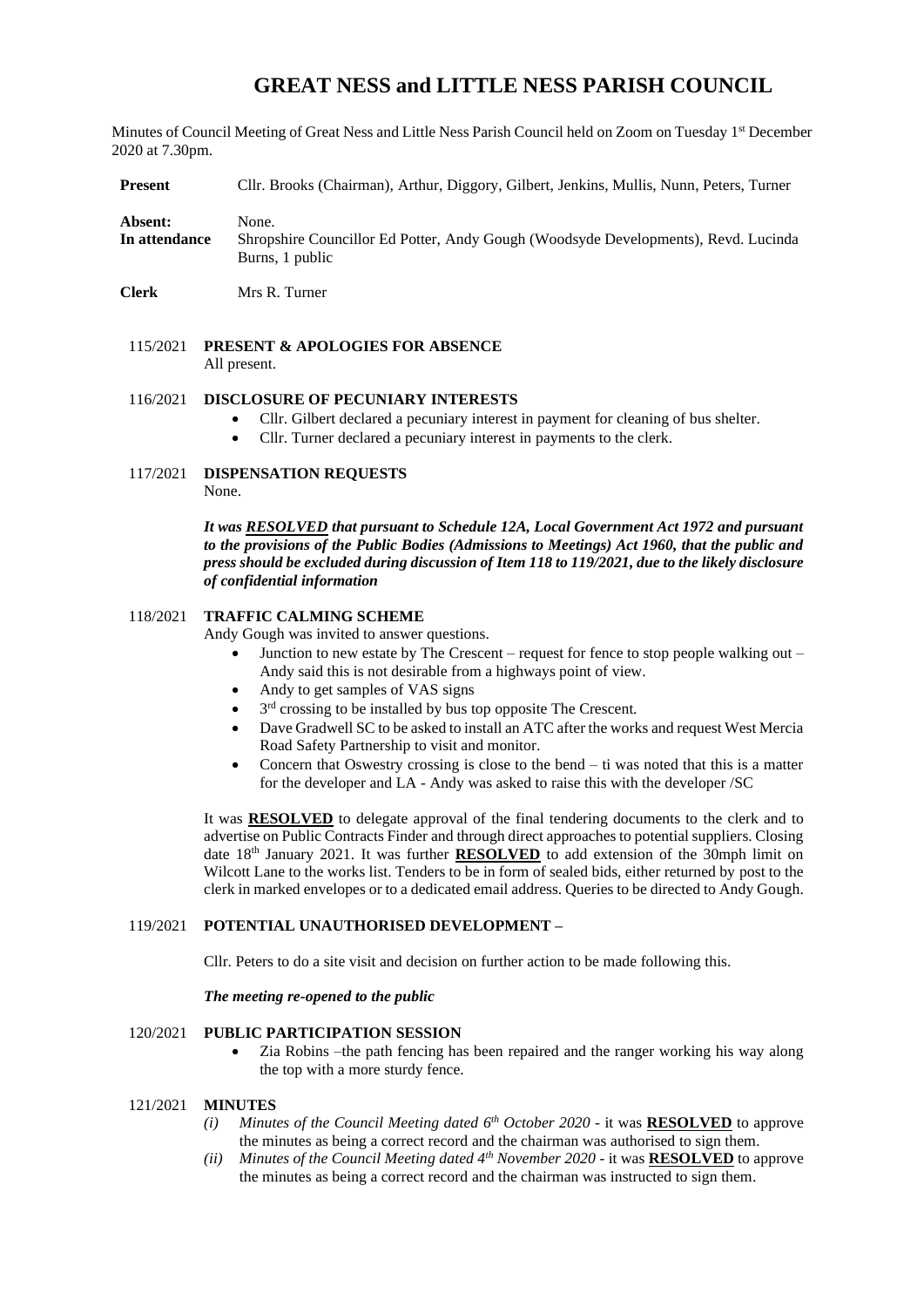*(iii) Minutes of the CIL working group dated 25th November 2020* – it was **RESOLVED** to note the minutes.

### 122/2021 **REPORTS**

*a) Police Report* – October 2020

# **Ford/Great Ness and Little Ness/Nesscliffe and Montford Bridge – 24 Incidents**

| Assault: 1                     | Criminal Damage: 0          |  |  |
|--------------------------------|-----------------------------|--|--|
| <b>Burglary Residential: 1</b> | Theft From Vehicle: 0       |  |  |
| Harassment/Stalking: 0         | <b>ASB</b> Nuisance: 3      |  |  |
| ASB Personal: 0                | ASB Personal: 0             |  |  |
| <b>ASB</b> Environmental: 0    | Concern For Safety: 2       |  |  |
| Domestic Incident: 0           | Threats To Kill: 0          |  |  |
| Suspicious Circumstance: 7     | Civil Dispute: 0            |  |  |
| Sexual Offence: 0              | <b>Highway Disruption:8</b> |  |  |
| RTC: 3                         |                             |  |  |

### *b) Shropshire Council*

- Exiting lockdown 2, lots of debate re tiers Shropshire going into Tier 2, due to rates of infection rising. Two weeks ago the rate peaked at 250 per 100,000 but dropped to circa 127 in last 2 weeks, which is a lot lower than  $T \& W$ . Tier 2 driven by capacity of the hospitals as hospitals fairly full.
- A number of business grant available.
- Fence at the hill Cllr. Potter was not a big supporter of it as bikers could get over it anyway. Cllr. Potter has spoken to bikers who say they intend to carry on using the hill and it is very hard to police the hill.
- He asked if the parish council could use CIL Neighbourhood Fund to improve parking.
- *c*) *Youth Club* no report.
- *d) Parish Councillor Reports* none.
- *e) Clerk's Report* covered on agenda.

# 123/2021 **PLANNING NOTIFICATIONS** – **FOR INFORMATION**

- 1) 14/03797/OUT Development Land West Of Oakfield, Nesscliffe, Shrewsbury, Shropshire Proposal: Outline application for the erection of 6 No dwellings (to include access) *Awaiting Decision*
- 2) 14/05257/FUL Proposed Dwelling Adj. Hopton Farm, Nesscliffe, Shrewsbury, Shropshire Proposal: Erection of a Single Plot Exception (SPE) affordable dwelling and formation of access *Awaiting Decision*
- 3) 17/05151/EIA Proposed Poultry Units NW Of North Farm, Felton Butler Proposal: Erection of four poultry rearing buildings, eight feed bins, biomass store and amenity building including landscaping and tree planting. *Awaiting Decision*
- 4) 19/01463/REM Plot Adj. To No 4 Felton Butler Cottages, Felton Butler Proposal: Reserved Matters application pursuant 14/01327/OUT for the erection of a detached dwelling and garage to include access *Pending Consideration*
- 5) 19/04714/FUL Proposed Development Land At Adcote School, Little Ness Proposal: Erection of 3No dwellings *Pending Consideration*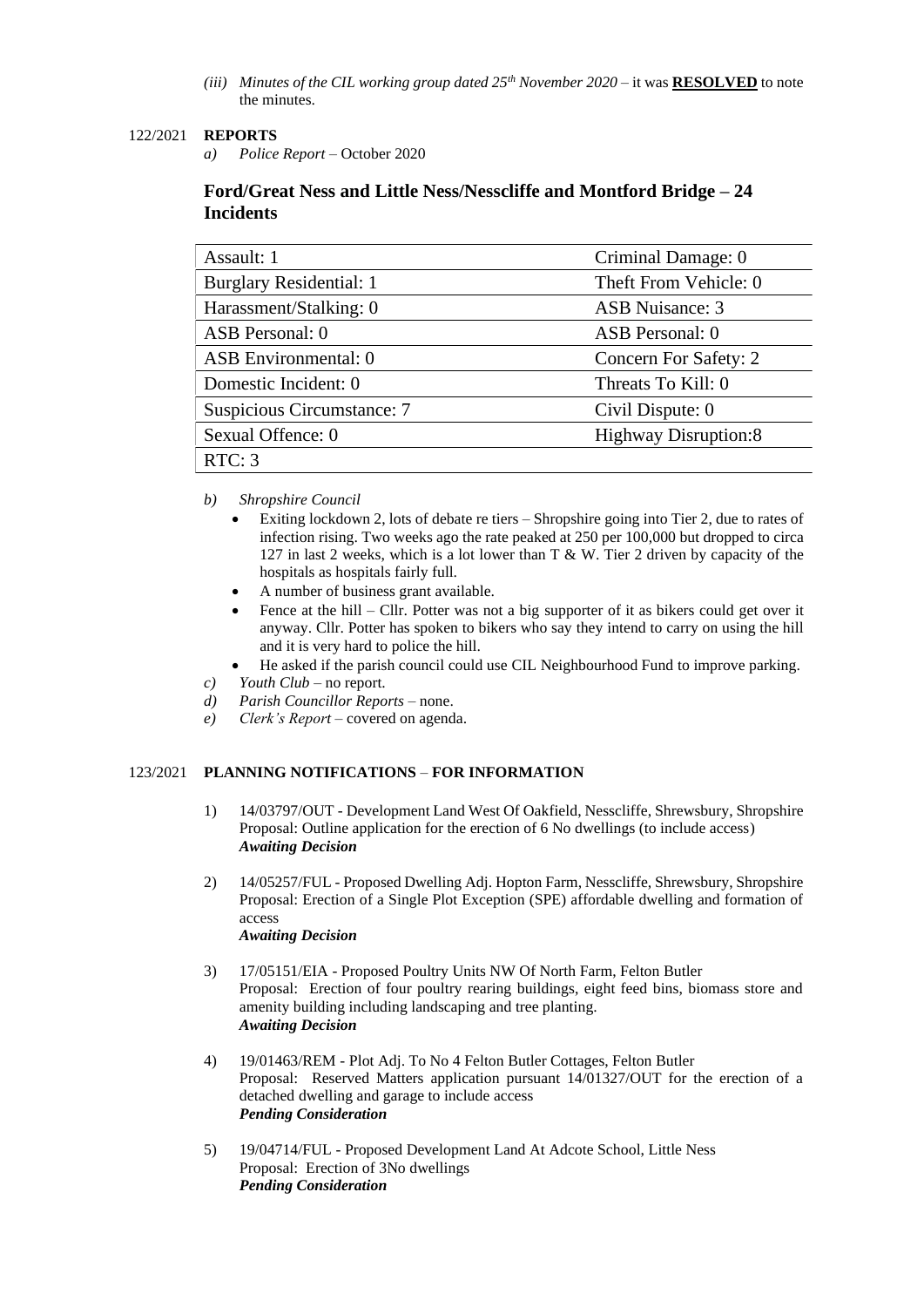- 6) 20/00581/FUL Motor Fuel Limited, Service Station, Nesscliffe, SY4 1BZ Proposal: Erection of a coffee shop with a drive-thru; associated car, motorcycle and cycle parking; landscaping and associated works *Pending Consideration*
- 7) 20/03919/VAR Oak Field House Caravan, Little Ness, Shrewsbury, SY4 2LG Proposal: Variation of condition No.2 attached to planning permission 18/05446/VAR to reduce the size and repositioning of garage and carport *Decision: Grant Permission*
- 8) 20/03843/FUL Chapter House, Great Ness, Shrewsbury, Shropshire, SY4 2LE Proposal: Conversion of garage loft space to ancillary living accommodation to include access via external staircase and French door set to gain access *Decision: Grant Permission*
- 9) 20/03976/EIA Land Adjacent To The A5, Kinton, Shrewsbury, Shropshire Proposal: Erection of four poultry rearing buildings, nine feed bins, landscaping scheme and all associated works *Pending Consideration*
- 10) 20/04001/FUL 22 Valeswood Lane, Valeswood, Little Ness, SY4 2LHP Proposal: Erection of part single storey part first storey rear extension; porch to front elevation *Decision: Grant Permission*
- 11) 20/04030/OUT Proposed Dwelling To The East Of 16, Queensway, Wilcott, Shrewsbury Proposal: Outline application for the erection of one detached dwelling to include means of access *Decision: Grant Permission*
- 12) 20/04239/FUL Antlins Field, Valeswood Lane, Valeswood, Little Ness, SY4 2LH Proposal: Erection of first floor extension and detached carport *Decision: Refuse*
- 13) 20/04211/FUL Crowdy, Great Ness, Nesscliffe, Shrewsbury, Shropshire, SY4 2LD Proposal: Erection of single storey extension to rear elevation; installation of roof mounted solar panels to rear roofline and satellite dish to chimney; installation of replacement windows *Pending Consideration*

### 124/2021 **PLANNING APPLICATIONS – FOR CONSIDERATION** *(refer to links below)*

1) 20/04616/TCA - Cherry Tree House, Great Ness, Shrewsbury, Shropshire, SY4 2LE Proposal: Crown reduction of 15% of the growth on the leeward side and 10% reduction on the windward side of 1NoLime Tree within Great Ness Conservation Area Comments: No comments.

Delegate me to do The Patches and The Garage applications.

# 125/2021 **PARISH MATTERS**

- *a) Pavements and overgrown hedges* agreed to ask Graham Taylor to price works suggested by Cllr. Diggory
- *b) Defibrillators* agreed to replace the pads in all defibrillators and source a heated cabinet for the army camp defibrillator and phase in heated cabinets for the others.
- *c) Mountain bikes at Nesscliffe Hill & fencing* noted.
- *d) Community Broadband project* Openreach quoting on the project which will enable an assessment of what funding is needed.
- *e) Traffic Calming Scheme, Nesscliffe* discussed at 118/2021
- *f) Community land and car park* awaiting update from solicitor.
- *g) Food Hub and Christmas parcels – update and donation request* Revd. Burns outlined her ideas: